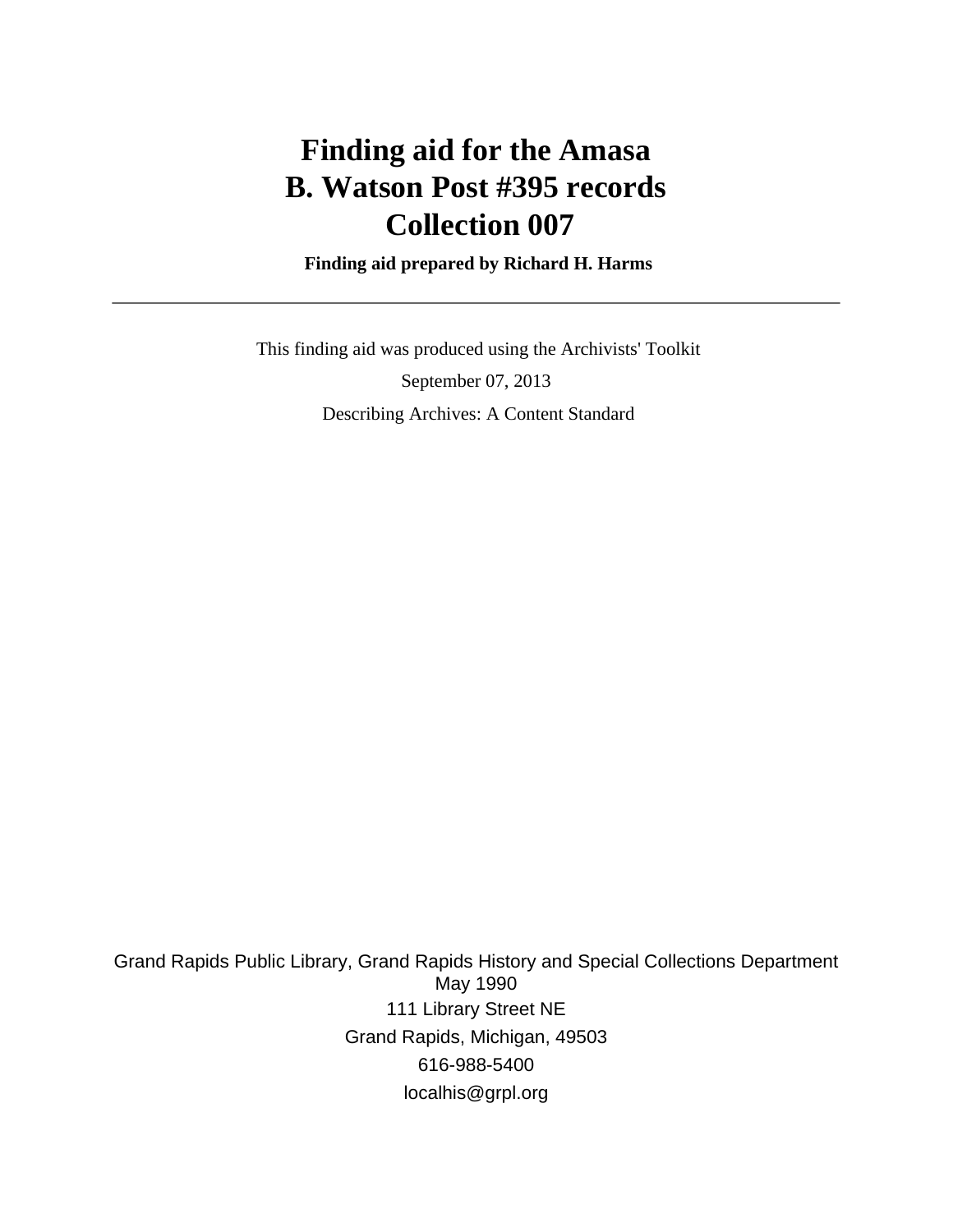## **Table of Contents**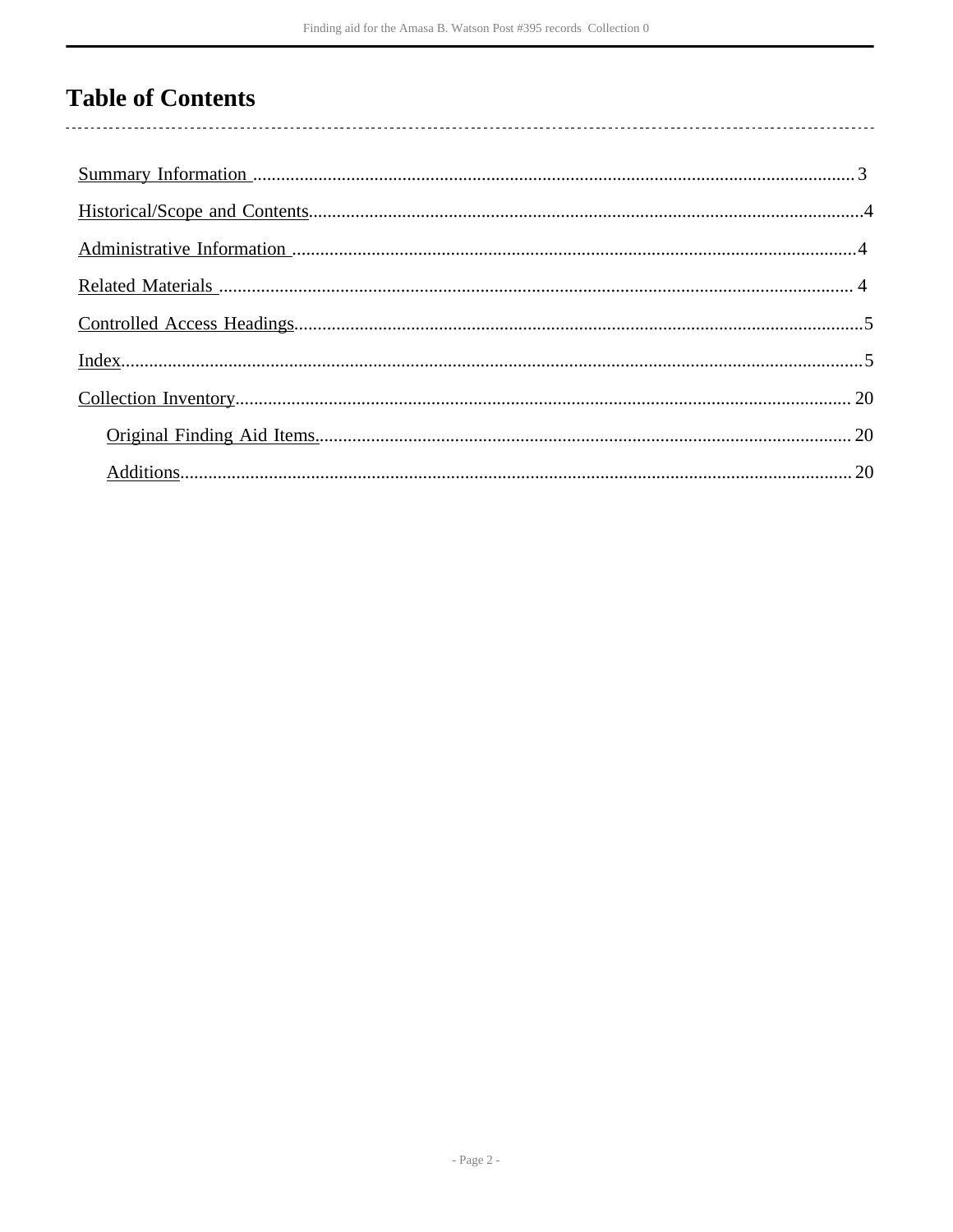# <span id="page-2-0"></span>**Summary Information**

| <b>Repository</b> | Grand Rapids Public Library, Grand Rapids History and Special<br><b>Collections Department</b>                                                                                                                                                                                                                                                                                                                                                                                                                                                                                                                                                                                                                                                                                                                                       |
|-------------------|--------------------------------------------------------------------------------------------------------------------------------------------------------------------------------------------------------------------------------------------------------------------------------------------------------------------------------------------------------------------------------------------------------------------------------------------------------------------------------------------------------------------------------------------------------------------------------------------------------------------------------------------------------------------------------------------------------------------------------------------------------------------------------------------------------------------------------------|
| <b>Title</b>      | Amasa B. Watson Post #395 records                                                                                                                                                                                                                                                                                                                                                                                                                                                                                                                                                                                                                                                                                                                                                                                                    |
| Date [inclusive]  | 1888-1936                                                                                                                                                                                                                                                                                                                                                                                                                                                                                                                                                                                                                                                                                                                                                                                                                            |
| <b>Extent</b>     | 0.67 Linear feet Two boxes                                                                                                                                                                                                                                                                                                                                                                                                                                                                                                                                                                                                                                                                                                                                                                                                           |
| Language          | English                                                                                                                                                                                                                                                                                                                                                                                                                                                                                                                                                                                                                                                                                                                                                                                                                              |
| <b>Abstract</b>   | The Amasa B. Watson Post #395 records include minutes, membership<br>documents and adjutant or quartermaster records. The Watson Post<br>was one of five Grand Army of the Republic (GAR) posts in Grand<br>Rapids, Michigan. Made up of Civil War veterans, the GAR was an<br>advocacy group. It's records were created after the war and are not official<br>government documents. The Michigan Watson post was chartered on<br>November 15, 1888 with 27 members. The records in this collection detail<br>the social aspects of the post along with memorial efforts on behalf of<br>deceased veterans and include some biographical data on post members<br>in the descriptive book. Also included are cemetery records compiled by<br>Charles H. Fox. A few items from the ABW Woman's Relief Corp, no.<br>171 are also noted. |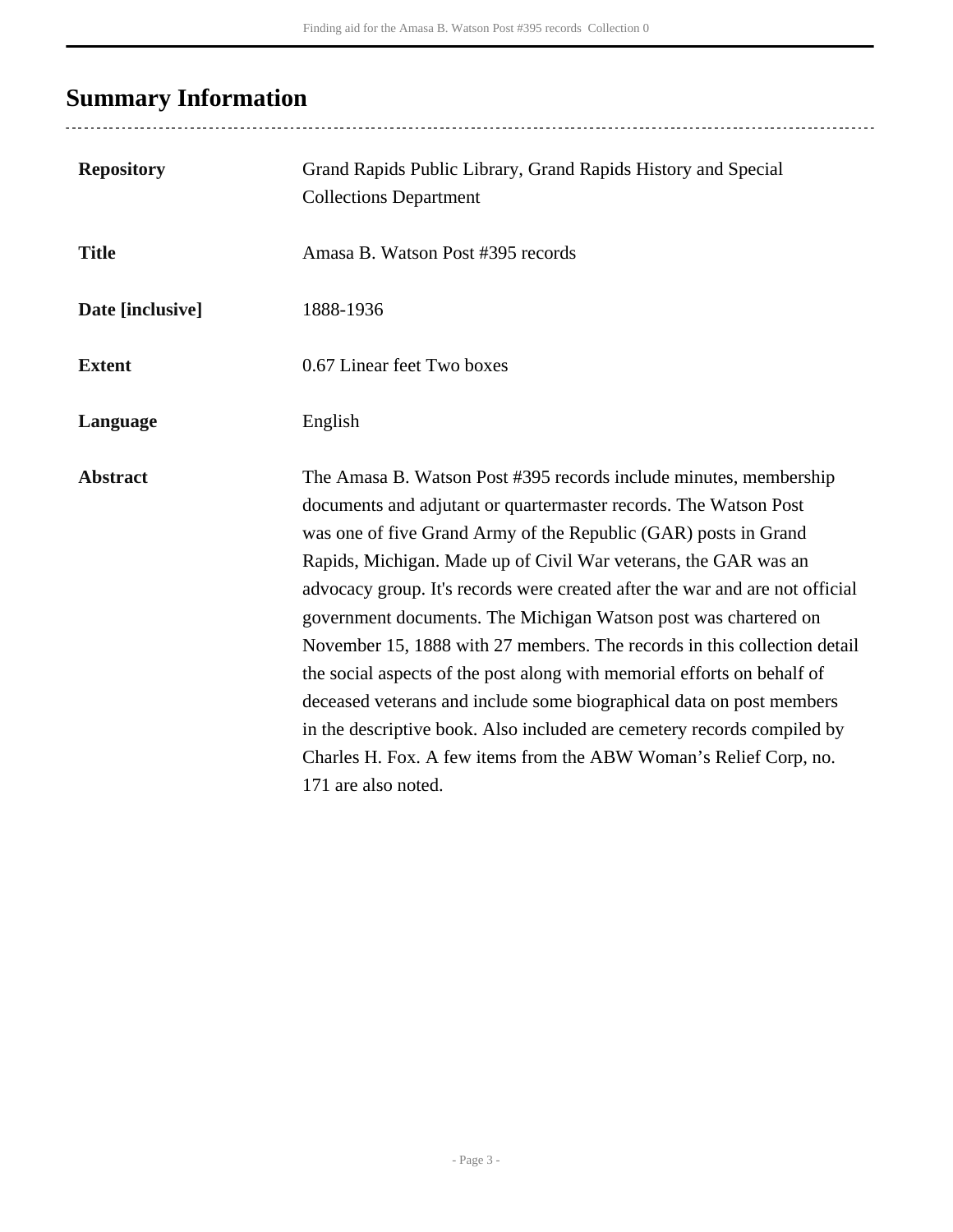## <span id="page-3-0"></span>**Historical/Scope and Contents**

Included here are records of one of the five Grand Army of the Republic (GAR) posts in Grand Rapids. Chartered on 15 November 1888 with 27 members, the Watson post was the fourth post organized in Grand Rapids. The records detail the social aspects of the post, memorial effort in behalf of deceased veterans, as well as some biographical data on post members. Of note is the Descriptive Book which contains such biographical data on post members as: age, occupation, military service and in some cases death data and places of burial. The post seems to have disbanded in the late 1930s when the last of the members became too old to continue.

## <span id="page-3-1"></span>**Administrative Information**

### **Publication Information**

Grand Rapids Public Library, Grand Rapids History and Special Collections Department May 1990

#### **Immediate Source of Acquisition note**

Accession Numbers: 00.000 + S13:BH1.1 + misc. ephemera, 1984.009.1-3, 00.[3376]; Donor: unknown and various

## <span id="page-3-2"></span>**Related Materials**

#### **Related Archival Materials note**

Collection 224 Box 32 - Three oversized items. 1) Daughters of Union Veterans of the Civil War, 1950 photograph. 2 and 3) 6th District, WRC Convention, 1941, photographs.

See Coll. 242 Grand Rapids Public Library Civil War Documents Collection, for a list of the various GRPL archival collections currently known to have Civil War related materials.

See also other holdings of the Department including the Civil War reference materials for Michigan and the U.S.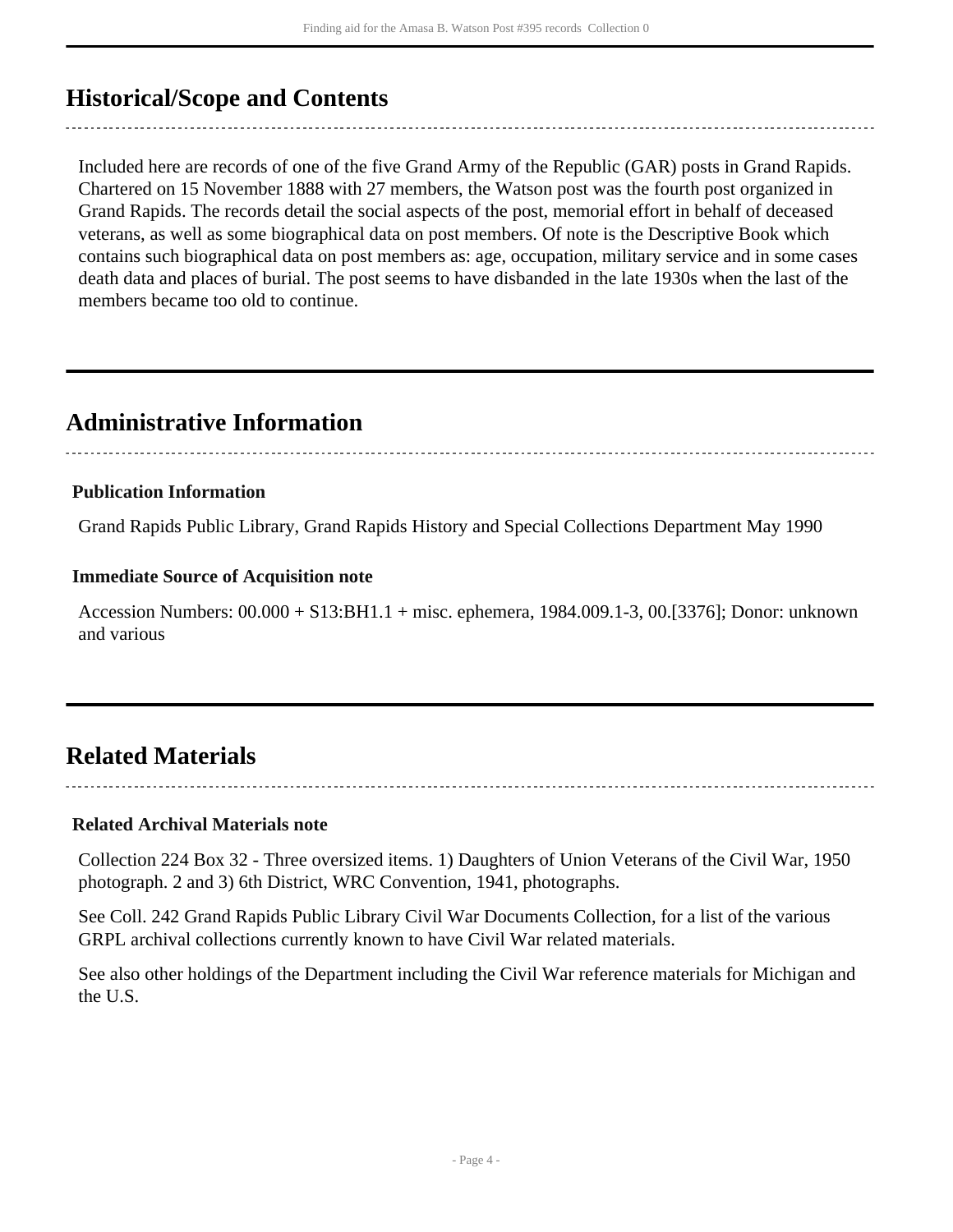## <span id="page-4-0"></span>**Controlled Access Headings**

#### **Corporate Name(s)**

• Grand Army of the Republic. Amasa B. Watson Post #395 (Grand Rapids, Mich.).

#### **Geographic Name(s)**

• Grand Rapids (Mich.) -- History

### **Subject(s)**

• United States -- History -- Civil War, 1861-1865

### <span id="page-4-1"></span>**Index**

Abbott, Sidney D. - No. 070 Alcott, John L. - No. 280 Allcott, John T. - No. 050 Arnold, Thomas C. - No. 188 Auble, James - No. 122 Babcock, Joseph P. - No. 061 Baird, James L. - No. 255 Baker, William H. - No. 236 Ball, Jessie - No. 287 Barby, William - No. 125 Barden, George D. - No. 253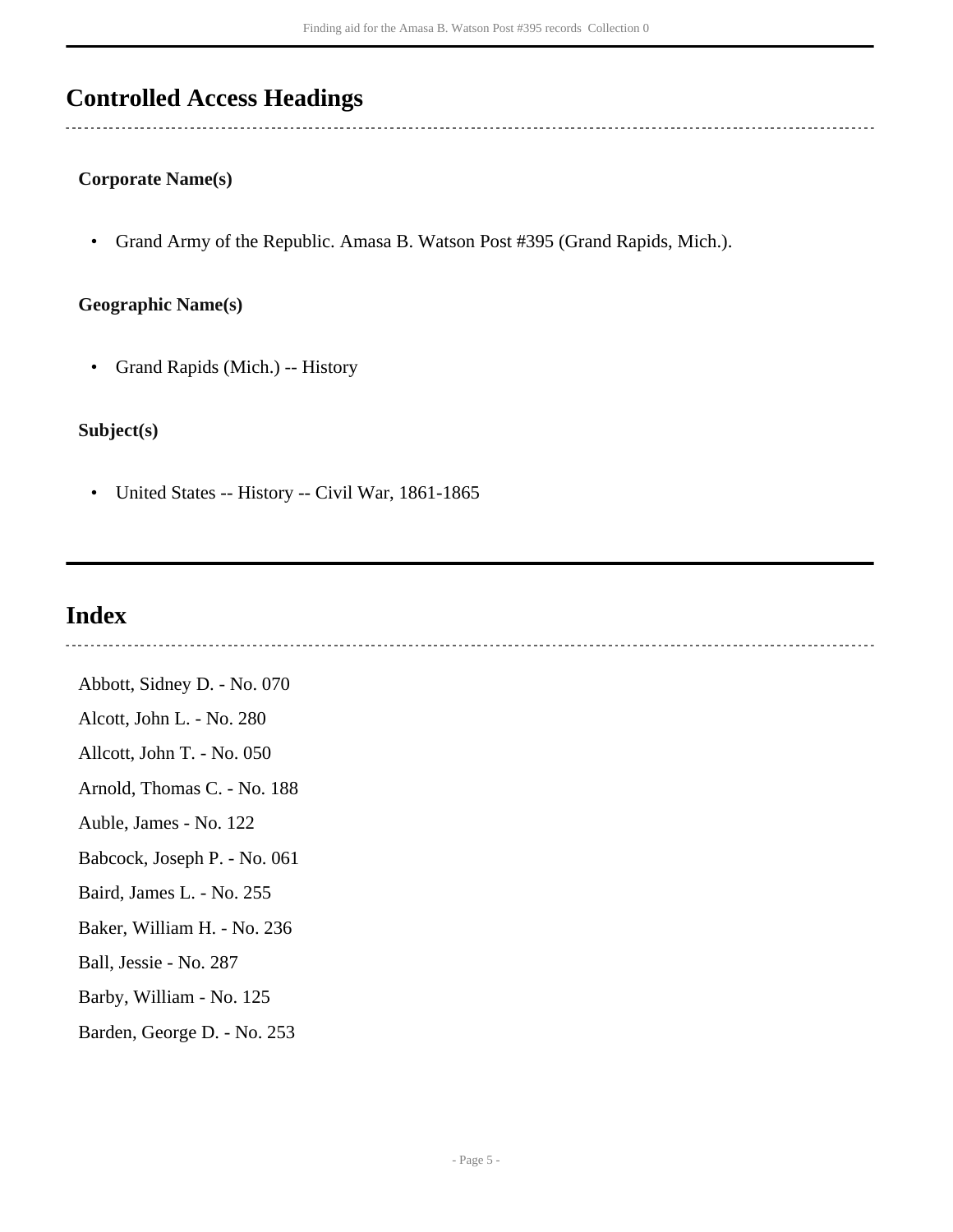- Barnard, Theodore No. 242
- Beadle, J.R. No. 304
- Beard, John F. No. 048
- Beck, Jacob No. 320
- Beebe, David W. No. 150
- Beeber, Charles A. No. 128
- Belfort, William No. 159
- Bell, James H. No. 014
- Bell, James H. No. 212
- Bixby, John W. No. 005
- Blackwell Lewis M. No. 270
- Bolton, William E. No. 137
- Botruff, Isaac No. 019
- Bowers, J.H. No. 155
- Bowles, John W. No. 009
- Bradley, Hezekiah C. No. 006
- Brainard, Reuben W. No. 285
- Brancon, Joseph No. 024
- Brearley, Jonathan No. 347
- Breidenstein, W.N. No. 153
- Bright, James F. No. 185
- Brookfield, Edwin T. No. 058
- Brown, Ephriam E. No. 225
- Brown, Jefferson M. No. 296
- Brown, John No. 077
- Brown, John No. 220
- Brownell, Francis No. 154
- Brownell, James A. No. 278
- Bruxton, Charles A. No. 202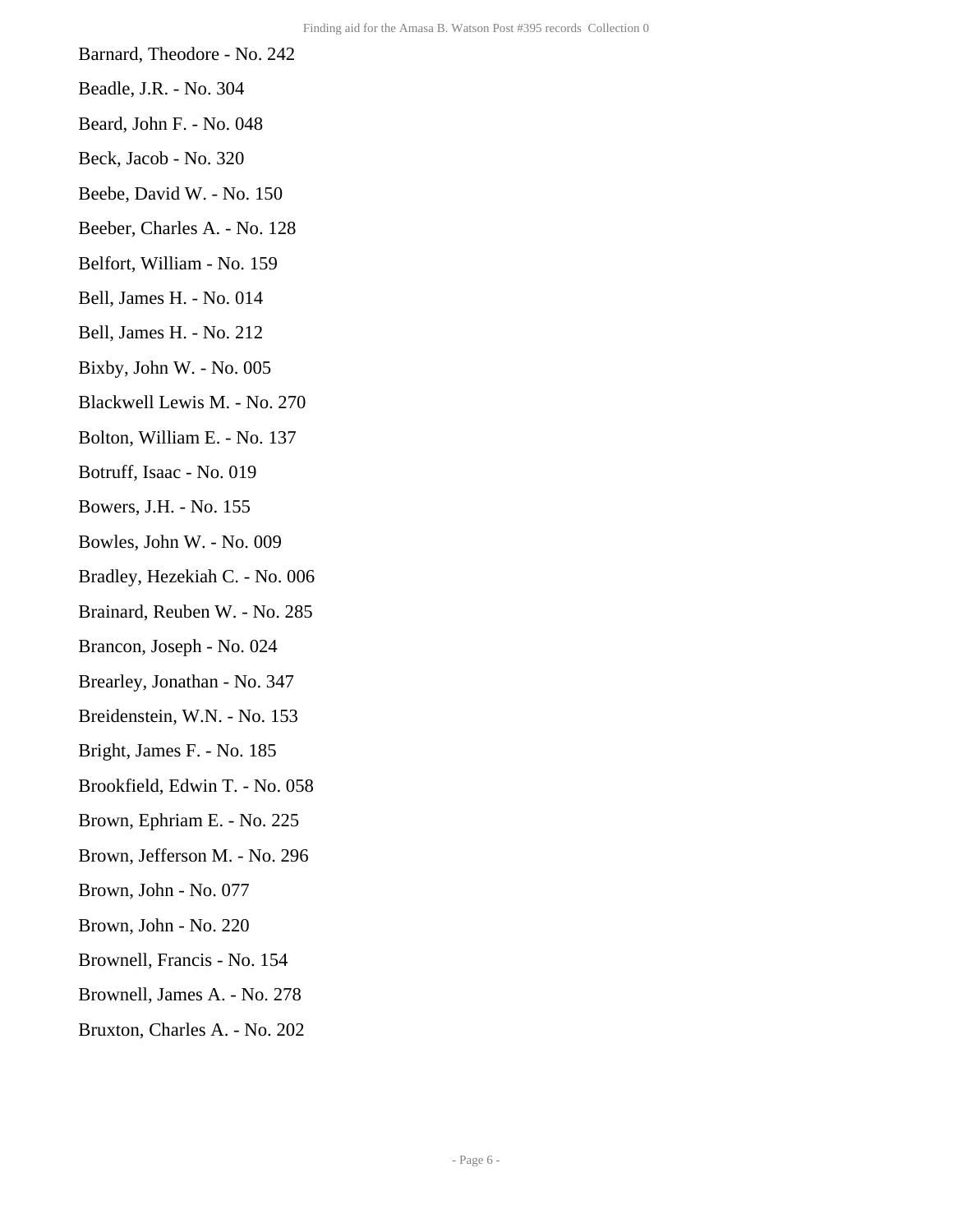- Buck, Elijah S. No. 260
- Burns, Thomas No. 217
- Butler, James No. 098
- Campbell, William R. No. 168
- Carle, Francis T. No. 367
- Carlisle, George No. 393
- Caster, Frank No. 183
- Caster, Frank No. 334
- Chamberlain, Newton L. No. 179 Chapman, Benjamin No. 249
- Chase, S.H. No. 244
- Child, Ebenezer No. 384
- Church, A.M. No. 119
- Churchill, J.V. No. 174
- Clapp, Andrew S. No. 023
- Clary, Albert D. No. 232
- Cole, Amos L. No. 351
- Cole, Ezra No. 092
- Cole, Theodore No. 036
- Coleman, Obediah P. No. 017
- Cook, William L. No. 385
- Corbin, Hiram No. 245
- Corner, Henry H. No. 182
- Cotton, Benjamin A. No. 097
- Crouch, Samuel A. No. 139
- Currey, James A. No. 065
- Curtis, Nelson H. No. 387
- Daly, Henry No. 042
- Daniels, George T. No. 243
- Danks, John S. (sp?) No. 322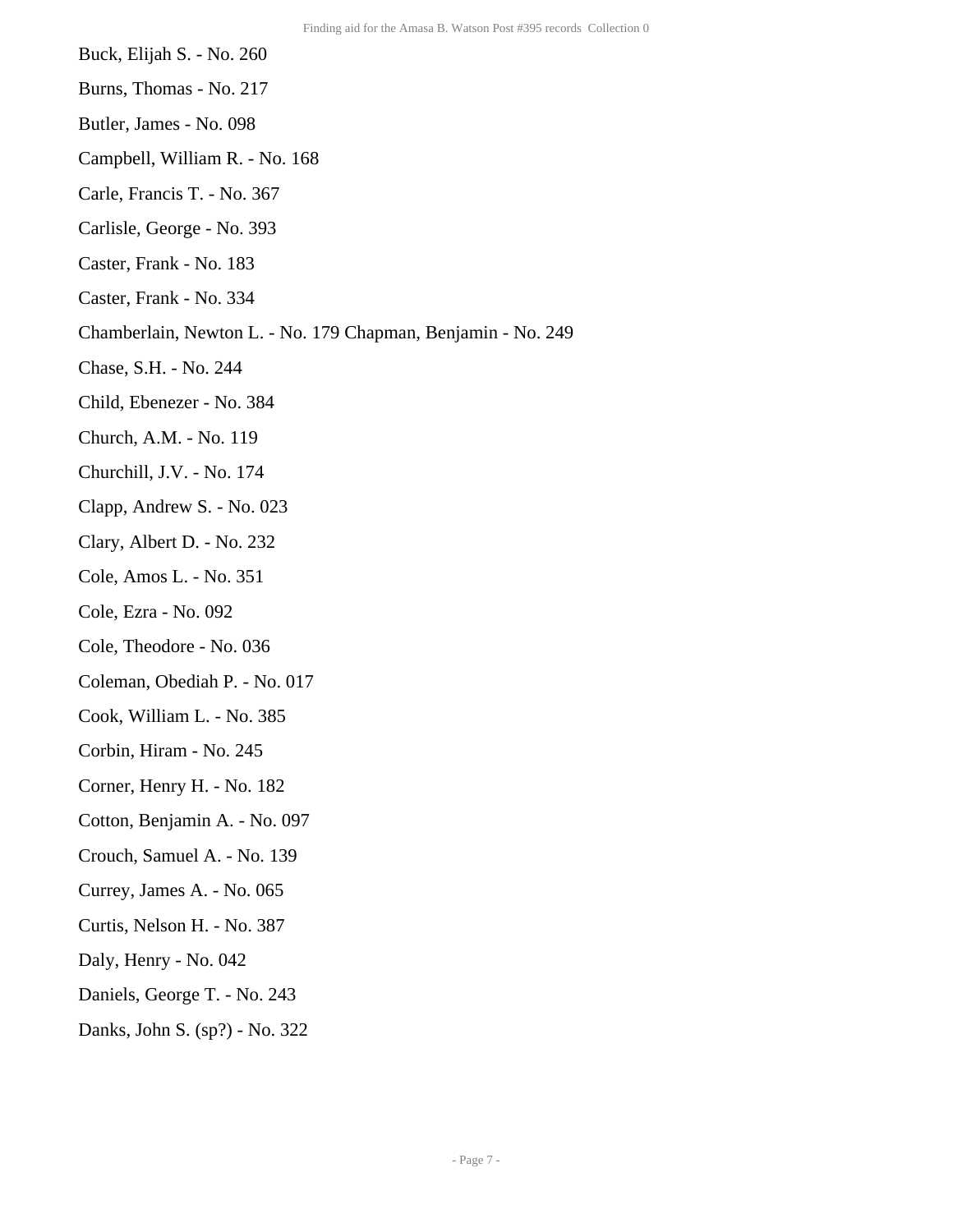- Darrin, Henry E. No. 313
- Dart, Benjaim J. No. 040
- Daugherty, Thomas No. 160
- Davis, James No. 027
- Davis, James No. 321
- DeLano, Dennis No. 101
- Devall, Charles E. No. 295
- Diamond, Henry W. No. 343
- Dickerson, Walter B. No. 124
- Dillenbeck, George W. No. 012
- [See also Unproc. Accessions]
- Dimnent, George A. No. 237
- Douthitt, Joseph No. 055
- Dowd, Jefferson G. No. 262
- Downs, Joseph No. 035
- Drake, Dwight S. No. 201
- Eddy, Abraham No. 340
- Eding, Charles H. No. 246
- Edson, Sylvester No. 333
- Elliott, Charles H. No. 241
- Esveld, Kommer No. 267
- Failing, George W. No. 134
- Failing, Jonathan F. No. 003
- Fairchild, Horace R. No. 303
- Falcott, Edward M. No. 045
- Fan, Vincent L. No. 190
- Farr, Vincent L. No. 265
- Fields, William No. 209
- Finch, Thomas S. No. 263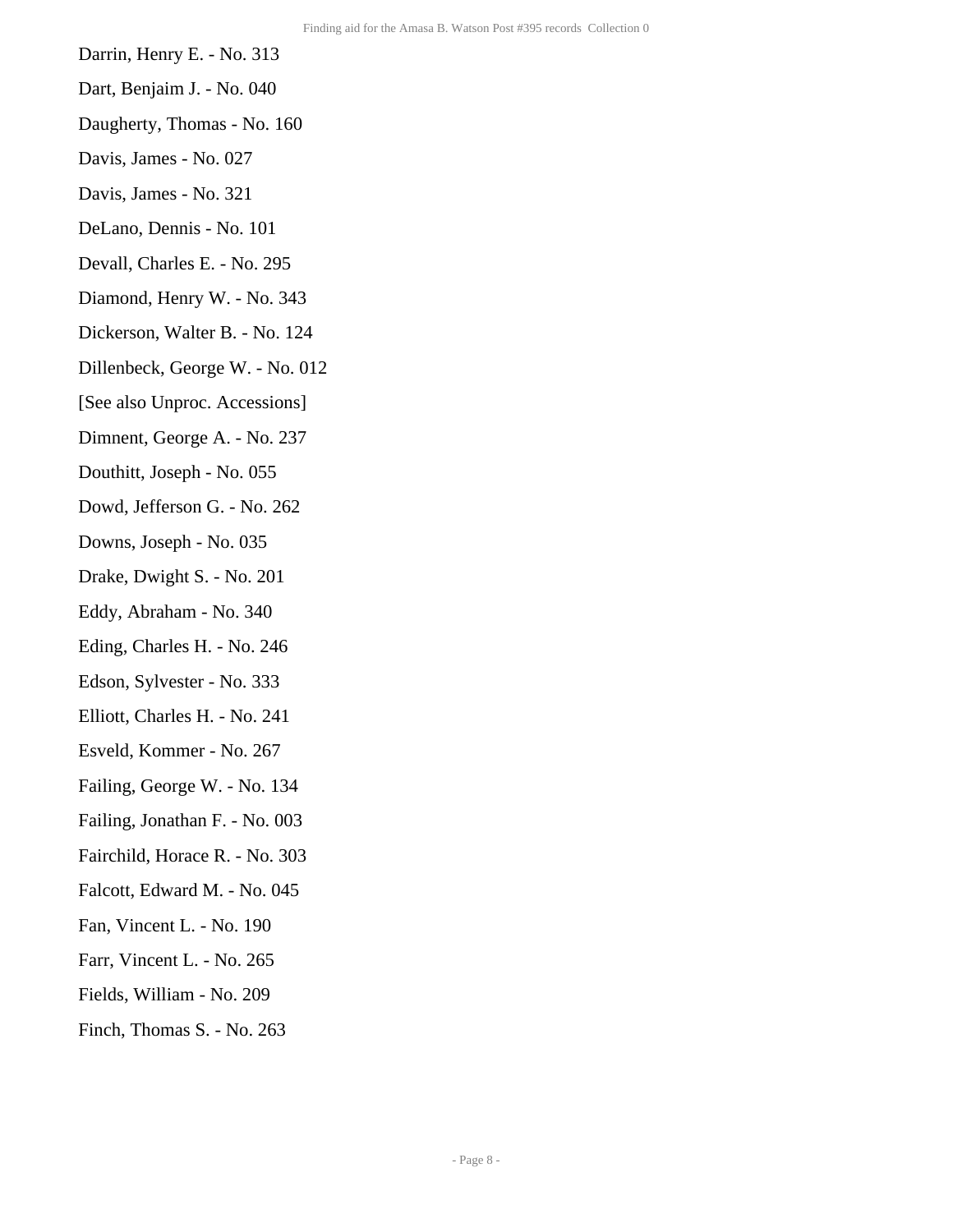- Finton, Charles H. No. 031
- Fish, Sanford B. No. 288
- Forbes, Thomas No. 113
- Foster, G.B. No. 194
- Fox, Charles H. No. 025
- Fox, Olver L. No. 329
- Franger, J.H. No. 081
- Freeman, Edgar A. No. 136
- Freeman, Jeremiah No. 138
- French, James S. No. 106
- Friger, John C. No. 166
- Fuller, Homer No. 224
- Galezio, Charles A. No. 002
- Galland, George No. 102
- Galloway, William H. No. 239
- Galoway, A. No. 163
- Garrett, George W. No. 297
- Gass, Joseph P. No. 016
- Gatz, Jacob G. No. 032
- Gaudern, Austin No. 114
- Geelhoed, Jacob E. No. 175
- Gelock, William No. 390
- Gibson, John G. No. 052
- Gildersleeve, Hiriam S. No. 030 Gilman, George W. No. 181
- Goodrich, Charles H. No. 171
- Gordon, James A. No. 355
- Gorman, Thomas No. 345
- Gossett, J.P. No. 107
- Gossett, James No. 328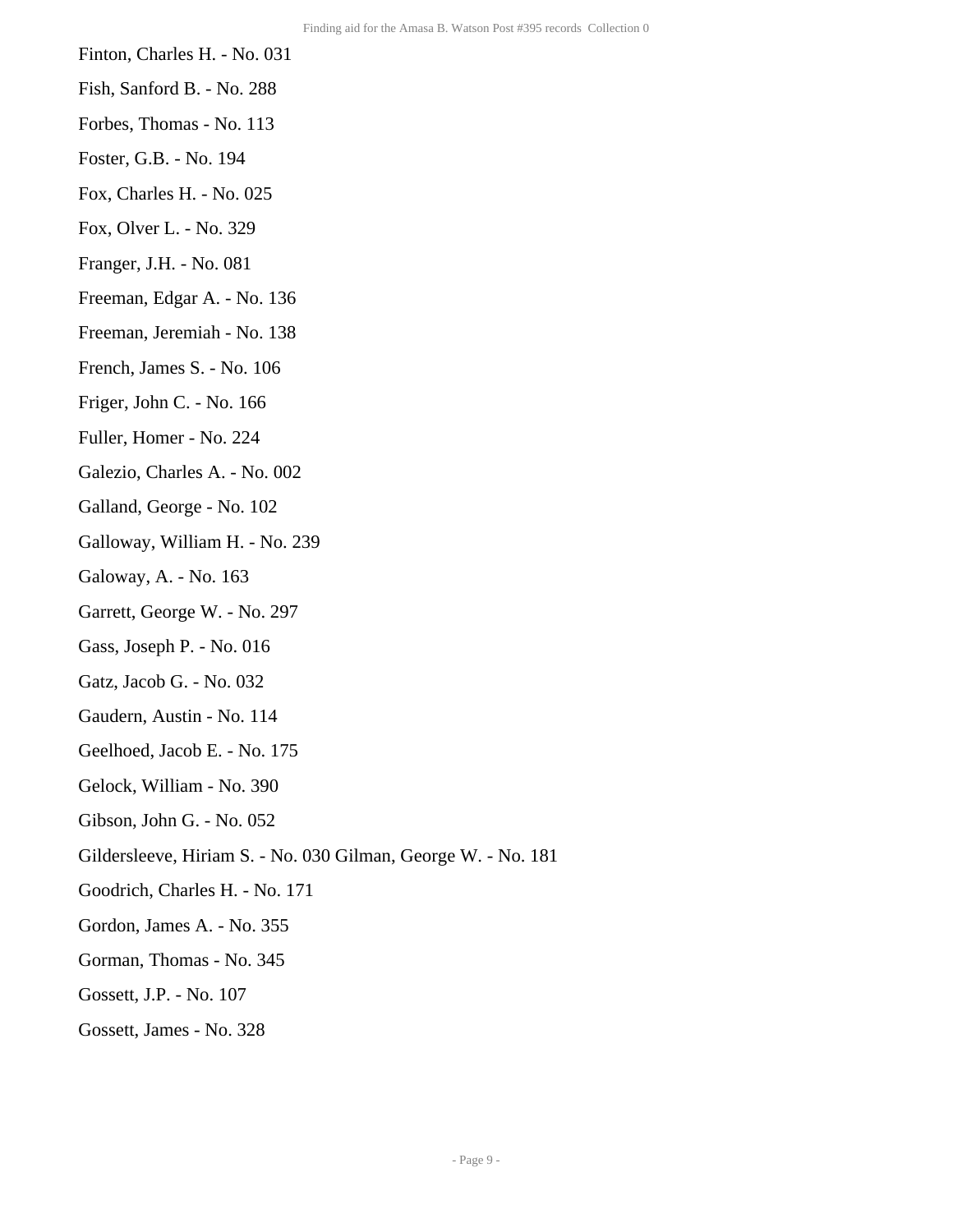- Graham, Jonathan C. No. 221
- Graham, Rosalva W. No. 300
- Gram, James No. 352
- Grant, William No. 346
- Graves, Lebbins P. No. 123
- Grayson, Henry No. 145
- Green, Charles A. No. 330
- Green, Edgar R. No. 299
- Gregg, Charles E. No. 020
- Hall, H.N No. 389
- Hallady, Genston (sp?) No. 151 Hanes, Joseph L. No. 088
- Hanna, Alexander No. 214
- Hanna, Kennedy No. 131
- Hansehnan, David A. No. 374
- Hansered, John No. 074
- Hartisdel, George L. No. 195
- Hawkins, Wesley No. 127
- Hazen, Lavoisiar B. No. 049
- Heminger, Samuel No. 391
- Hendershott, Henry C. No. 344
- Hendricks, Henry No. 277
- Herenden, John No. 376
- Herrick, George D. No. 059
- Hill, Jonathan No. 216
- Hilliard, David L. No. 388
- Hilliard, William H. No. 208
- Hilton, Harvey No. 332
- Hines, John No. 161
- Hix, Henry No. 051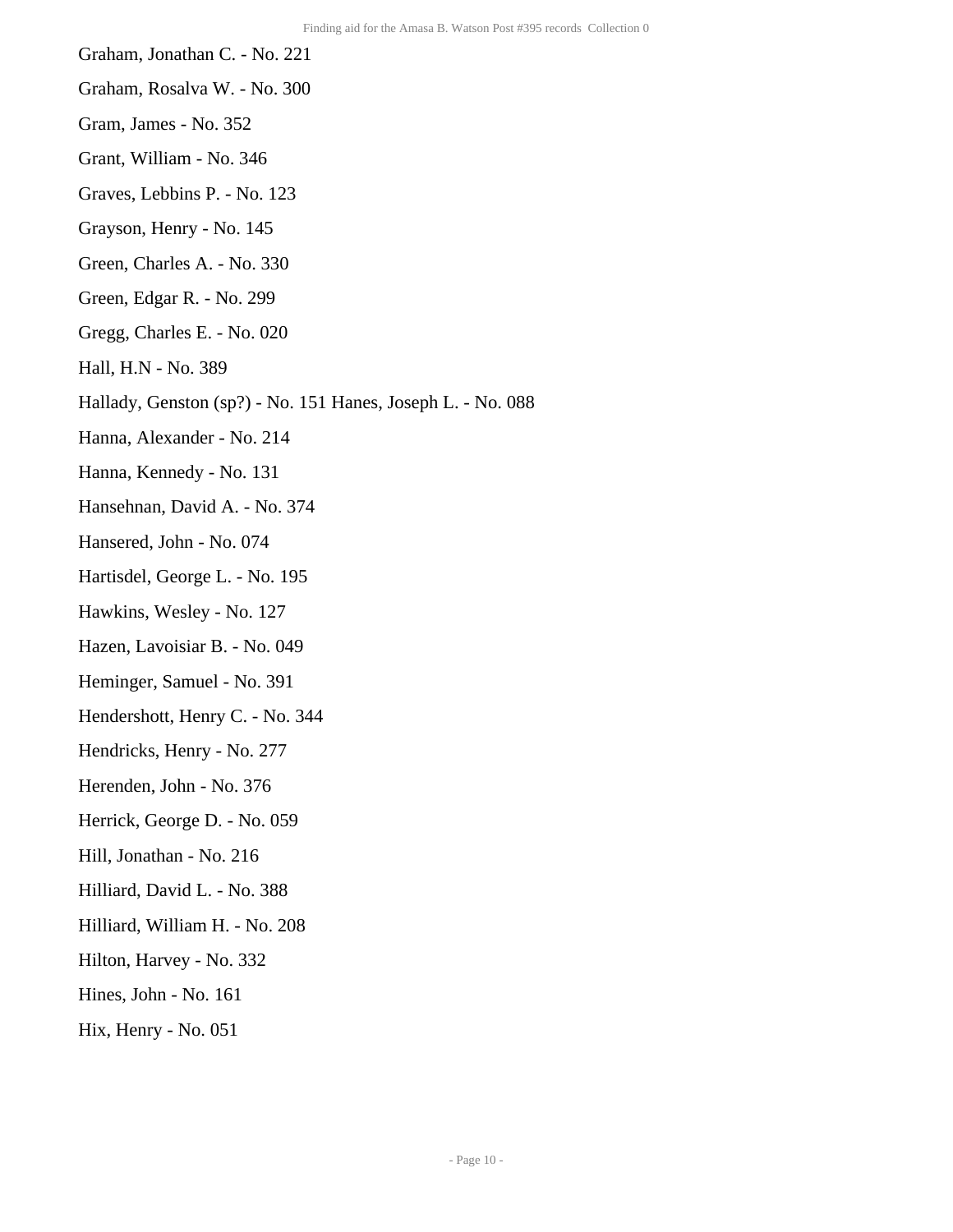- Holland, Nichol No. 148
- Hollister, William F. No. 383
- Howard, Loren H. No. 158
- Hughson, Jacob D. No. 316
- Huizinga, Martin No. 080
- Hulbert, Leonard No. 079
- Huntley, Merritt G. No. 110
- Hynes, James No. 358
- Impson, Andrew J. No. 103
- Jewell, Charles A. No. 117
- Johnson, Henry L. No. 087
- Johnson, James No. 177
- Johnson, Levi M. No. 289
- Johnson, Ransom No. 200
- Johnston, William T. No. 015
- Jones, Alexander No. 075
- Jones, Charles C. No. 250
- Jowels, Alfred No. 170
- Keeney, James H. No. 283
- [See Also Col. 242]
- Kellogg, William H. No. 120
- Kellogg, William H. No. 373
- Kershaw, George No. 199
- King, Julius A. No. 371
- King, Patrick No. 189
- Kingsley, Floyd W. No. 364
- Kirster, Joseph No. 121
- Kirtland, George H. No. 162
- Kirtland, George H. No. 305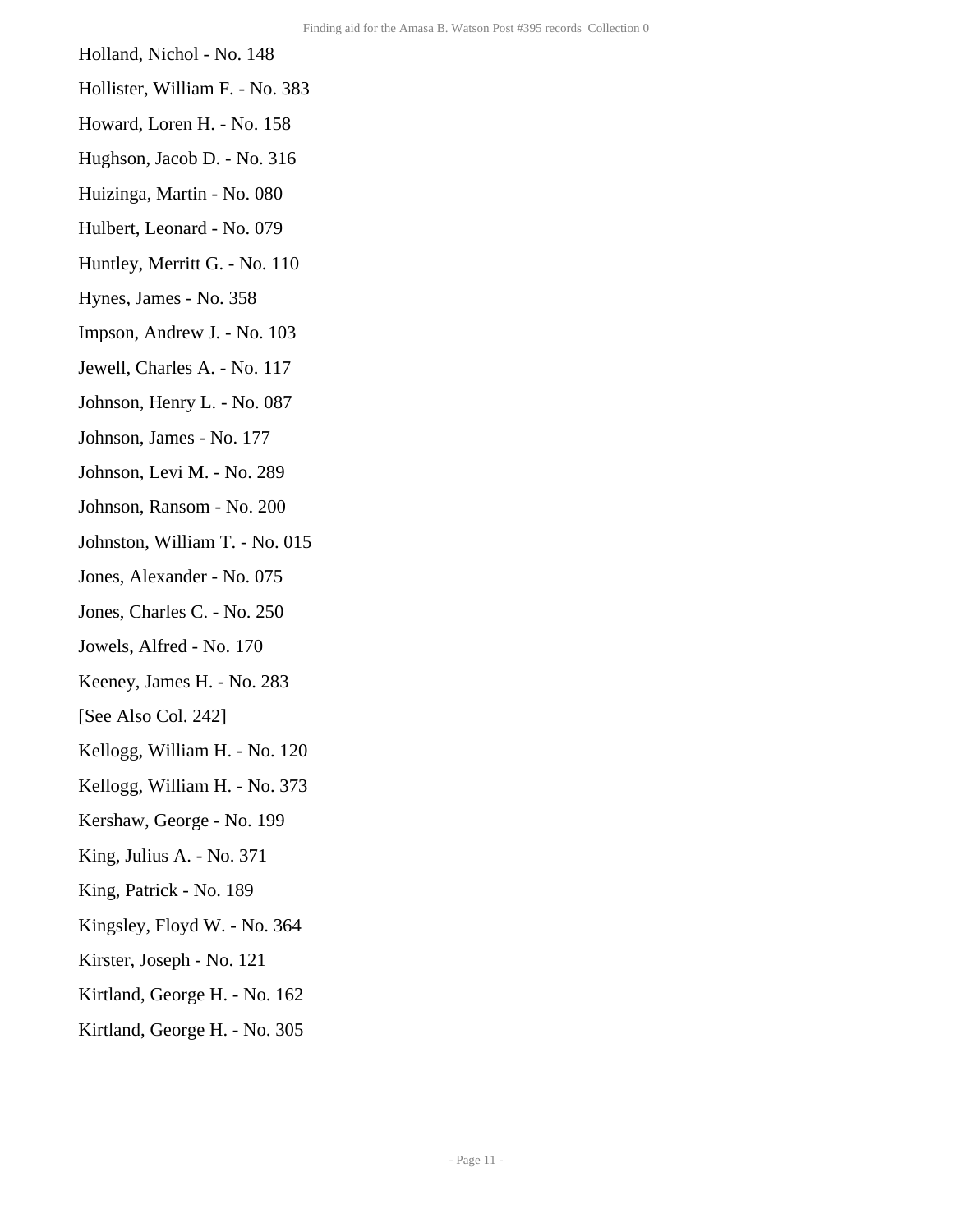- Kline, Daniel Z. No. 062
- Knowland, John No. 133
- Knowlton, Hiram No. 378
- Kronemeyer, Albertus No. 279
- Lagro, Lewis N. (sp?) No. 228
- Lamoreaux, Isaac V. No. 011
- Lawrence, Horace No. 337
- Leach, Corning L. No. 326
- Lee, Boswell H. No. 028
- Lee, Lewis D. No. 210
- Leffingwell, Henry H. No. 276
- Leonard, George S. No. 073
- Lesher, Jonathan No. 205
- Linn, Allen D. No. 357
- Loomis, Charles G. No. 146
- Lowell, John H. No. 164
- Mabin, Edmund No. 115
- [See Also Col. 242]
- Madden, Joseph No. 311
- Mans, Charles No. 336
- Mans, Jacob No. 274
- Markham, Agro A. No. 086
- Markham, Oscar D. No. 089
- Markham, Oscar D. No. 234
- Marks, Warren L. No. 068
- Marston, William H. No. 001
- Martin, James H. No. 372
- Martin, Joseph No. 257
- Masten, Henry H. No. 238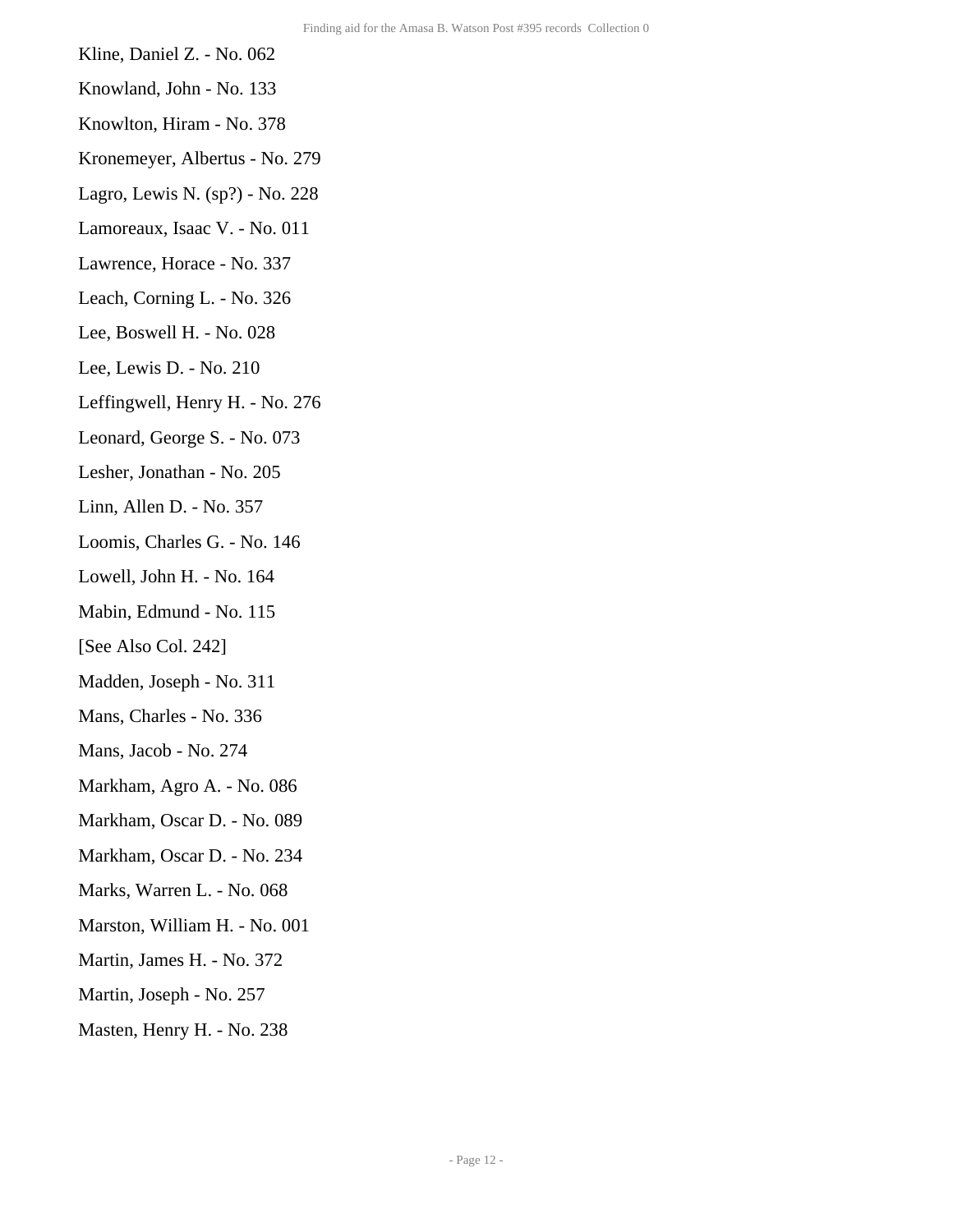- Mather, John A. No. 319
- McCaully, William A. No. 082
- McConnell, James No. 083
- McCormick, Thomas M. No. 301
- McDonald, Andrew No. 339
- [See Also Col. 242]
- McDonald, Robert No. 361
- McGill, Edward No. 317
- McGovern, Frank No. 290
- McKee, James A. No. 112
- [See also Col. 242]
- McLeod, Frank No. 291
- Miller, Charles E. No. 076
- Miller, Charles P. No. 252
- Miller, J.E.S. No. 284
- Miller, John A. No. 338
- Miller, John E.L. No. 130
- Moore, Oel B. No. 325
- Moore, Zepheniah S. No. 392
- Morgan, James H. No. 026
- Morley, John W. No. 258
- Moshier, George K. No. 066
- Murray, Joseph No. 327
- Mury, Alonzo No. 172
- Myers, Frederick A. No. 206
- Neal, Lucius J. No. 060
- Newhouse, Elwood No. 309
- Newton, Rayner H. No. 294
- Nichols, Hartwell C. No. 254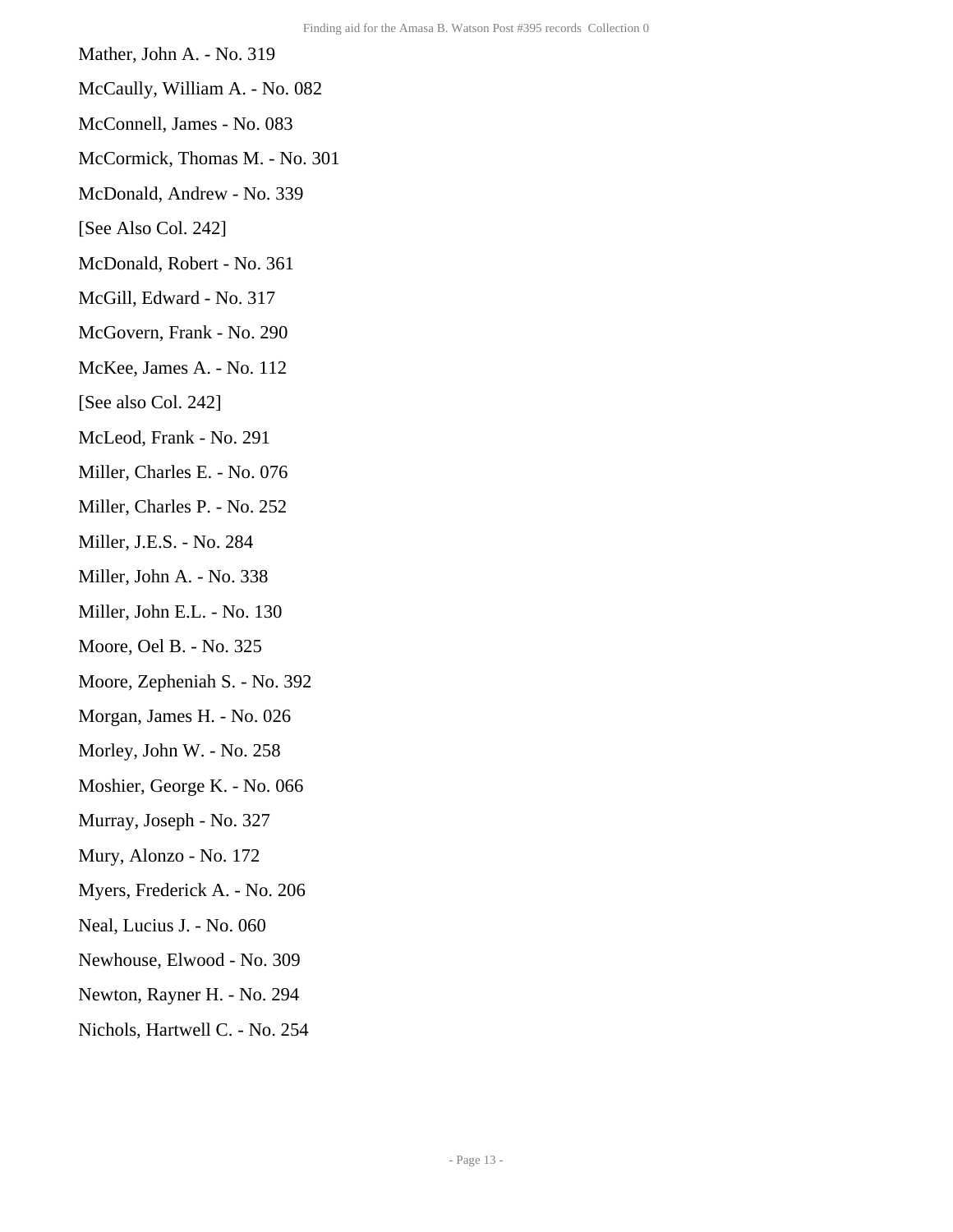- Nixon, Thomas J. No. 116
- Nixon, Thomas J. No. 323
- Norman, Edward No. 085
- Norris, C.H. No. 067
- Noyes, Frank L. No. 034
- Oldfield, Levi A. No. 379
- Olmstead, James No. 109
- Osborn, G.W. No. 192
- Padden, Daniel E. No. 095
- Palmer, Henry C. No. 178
- Palmer, Judson No. 342
- Parks, William M. No. 231
- Parsons, D.W. No. 177a
- Patterson, John L. No. 198
- Patterson, Phillip No. 090
- Peck, Manser W. No. 126
- Peel, Thomas No. 350
- Peel, Thomas No. 386
- Pelton, Andrew J. No. 093
- Pennell, William No. 046
- Perry, Alexamder No. 381
- Phillips, George R. No. 069
- Pierce, Henry J. No. 176
- [Possible Col. 242]
- Pinckney, Charles A. No. 064
- Pond, Judson J. No. 256
- Porter, Asa L. No. 377
- Porter, Asa R. No. 306
- Potter, Benjamin F. No. 039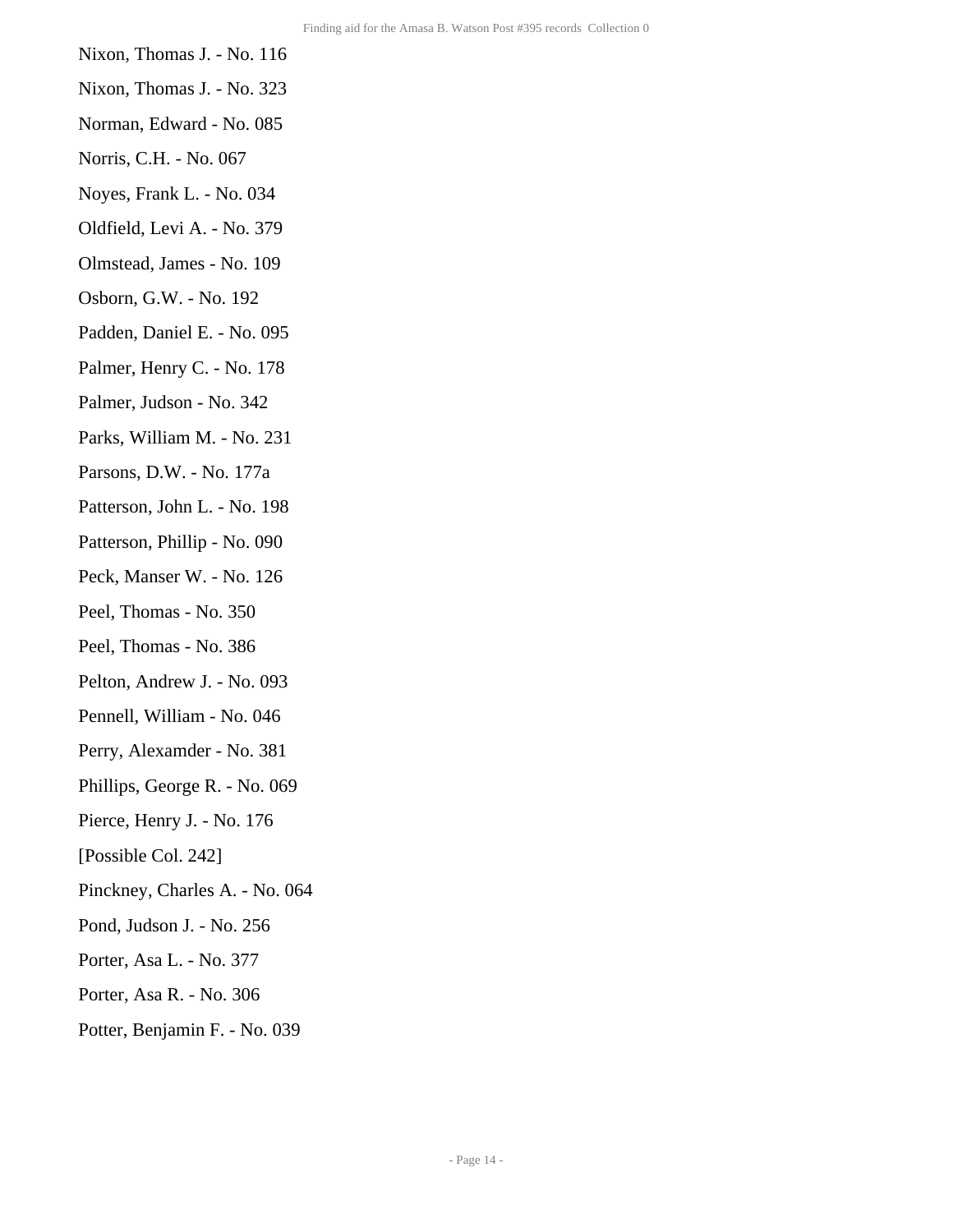- Powers, Edward B. No. 356
- Pratt, Winfield S. No. 043
- Predmore, Jedediah No. 173
- Proper, Truman No. 186
- Proper, Truman No. 264
- Provost, Isaac S. No. 227
- Pult, Oliver (sp?) No. 229
- Putnam, Edward W. No. 196
- Rathbone, Legrande No. 324
- Reed, Seymour No. 275
- Reed, William No. 091
- Reiser, John J. No. 395
- Retan, Andrew E. No. 282
- Richmond, James K. No. 222
- Riddel, Leroy No. 197
- Rider, George W. No. 235
- Ritchart, J.B. No. 108
- Rockwell, Horace No. 215
- Rogers, Levi B. No. 268
- Root, Thomas B. No. 226
- Rose, Alexander L. No. 105
- Ross, Hiram N. No. 353
- Rouse, Charles C. No. 302
- Rouse, Shadrach No. 223
- Runyan, Charles W. No. 104
- Russell, William No. 021
- Ryder, George W. No. 167
- Sackett, James No. 354
- Sage, George A. No. 308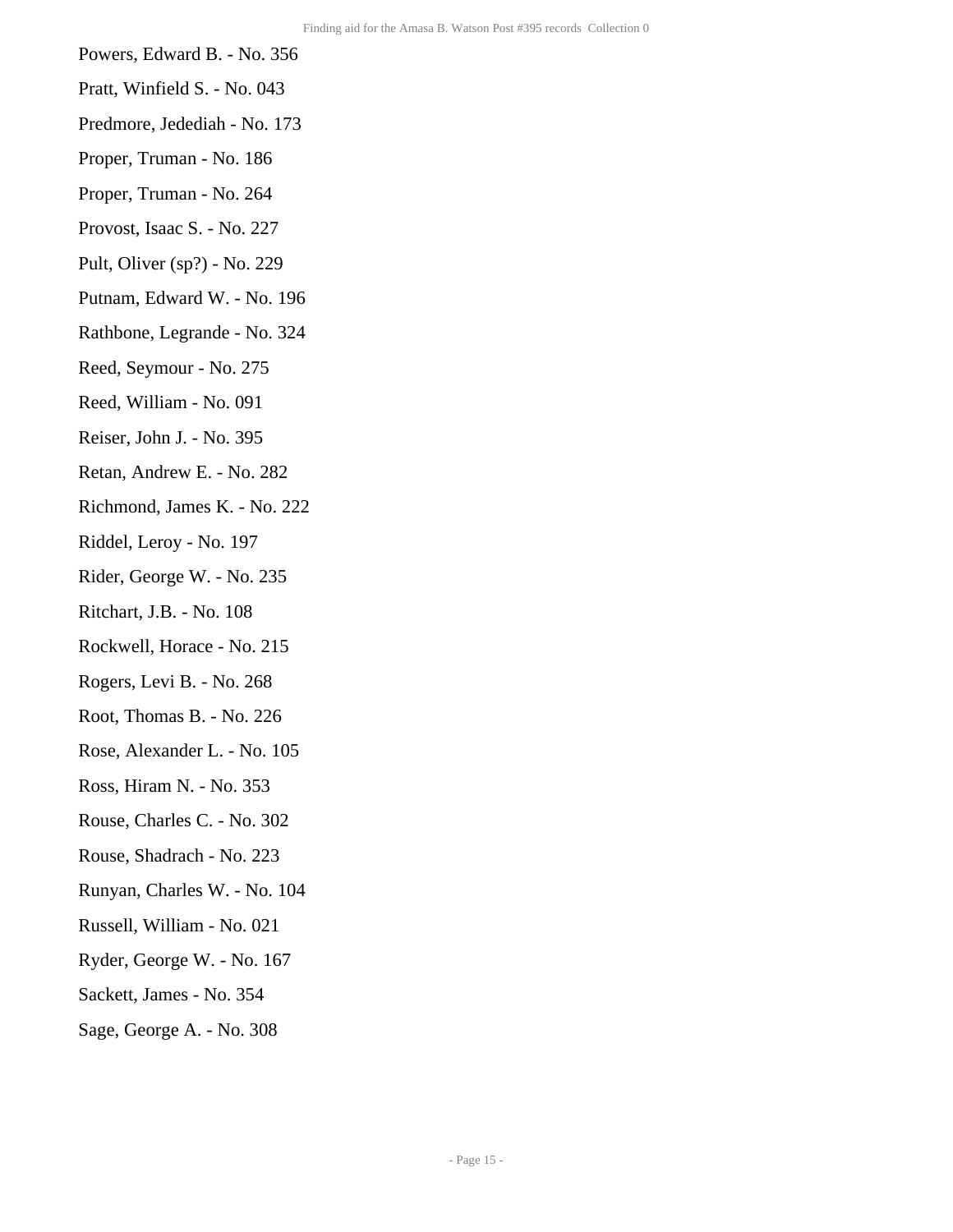- Sager, Abram No. 142
- Savage, George L. No. 314
- Savage, John F. No. 266
- Schlamb, John No. 054
- Schofield, Edward H. No. 149
- Scutt, Wilford No. 008
- Seavers, Henry No. 152
- Sees, Robert D. No. 272
- Seymour, George No. 359
- Shaw, L.M. No. 063
- Shelcher, Henry No. 018
- Short, William No. 375
- Shoup, Levi No. 203
- Sibney, Nelson J. No. 269
- Sigourney, Andrew No. 298
- Simpson, George W. No. 143
- Skelcher, Henry No. 218
- Slitson, Melvill No. 191
- Smith, Alva No. 207
- Smith, Barnhart No. 368
- Smith, Henry L. No. 111
- Smith, William No. 007
- Smith, Wright W. No. 056
- Snyder Horace P. No. 331
- Snyder, Ezra No. 259
- Snyder, John D. No. 165
- Spencer, Lorenzo D. No. 318
- Spinner, Leon No. 057
- Staats, John No. 038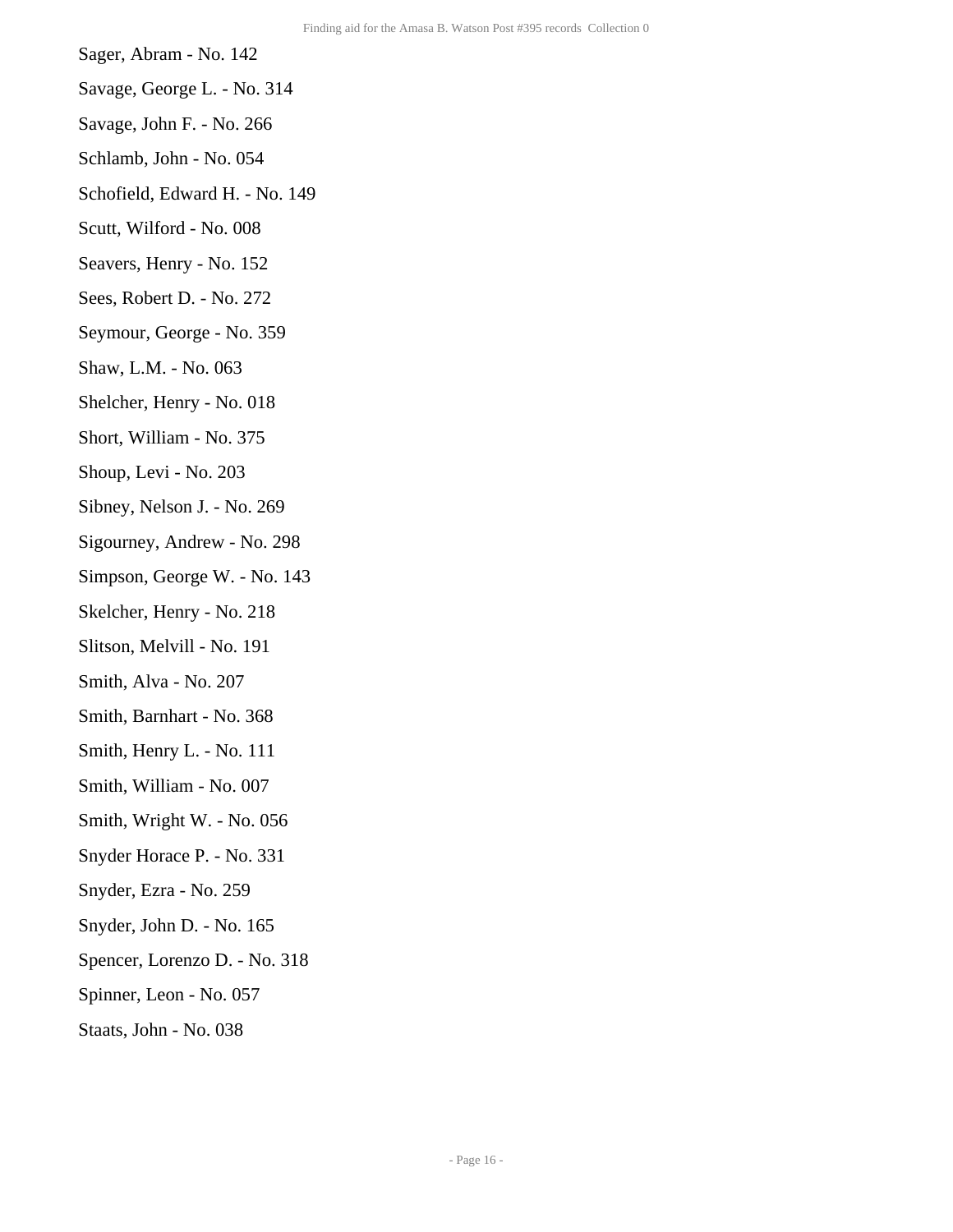- Stebbins, William J. No. 071
- Stein, Edward H. No. 033
- Stevens, Peter No. 010
- Stewart Henry No. 184
- Stewart, Charles R. No. 251
- Stickles, Lyman S. No. 041
- Stilson, Melville No. 273
- Stoddard, Alvin No. 362
- Stoner, John No. 366
- Strochm, Daniel No. 394
- Stuart, R.M. No. 307
- Stuck, George No. 084
- Sturdevant, Stephen No. 310
- Swarthout, Jacob No. 271
- Swisher, Nathan No. 349
- Tando, William H. No. 204
- Taylor, John S. No. 099
- Thompson, Smith No. 341
- Tindall, Francis No. 315
- Traver, Tilley No. 369
- Travis, James A. No. 129
- Trill, Samuel No. 293
- Tucker, Horace D. No. 140
- Turner, Arthur E. No. 380
- Tuttle, Stephen A. No. 047
- Valentine, Julius S. No. 286
- VanDyk, Henry No. 044
- VanVleck, Granger No. 078
- VanWort, Thomas R. No. 157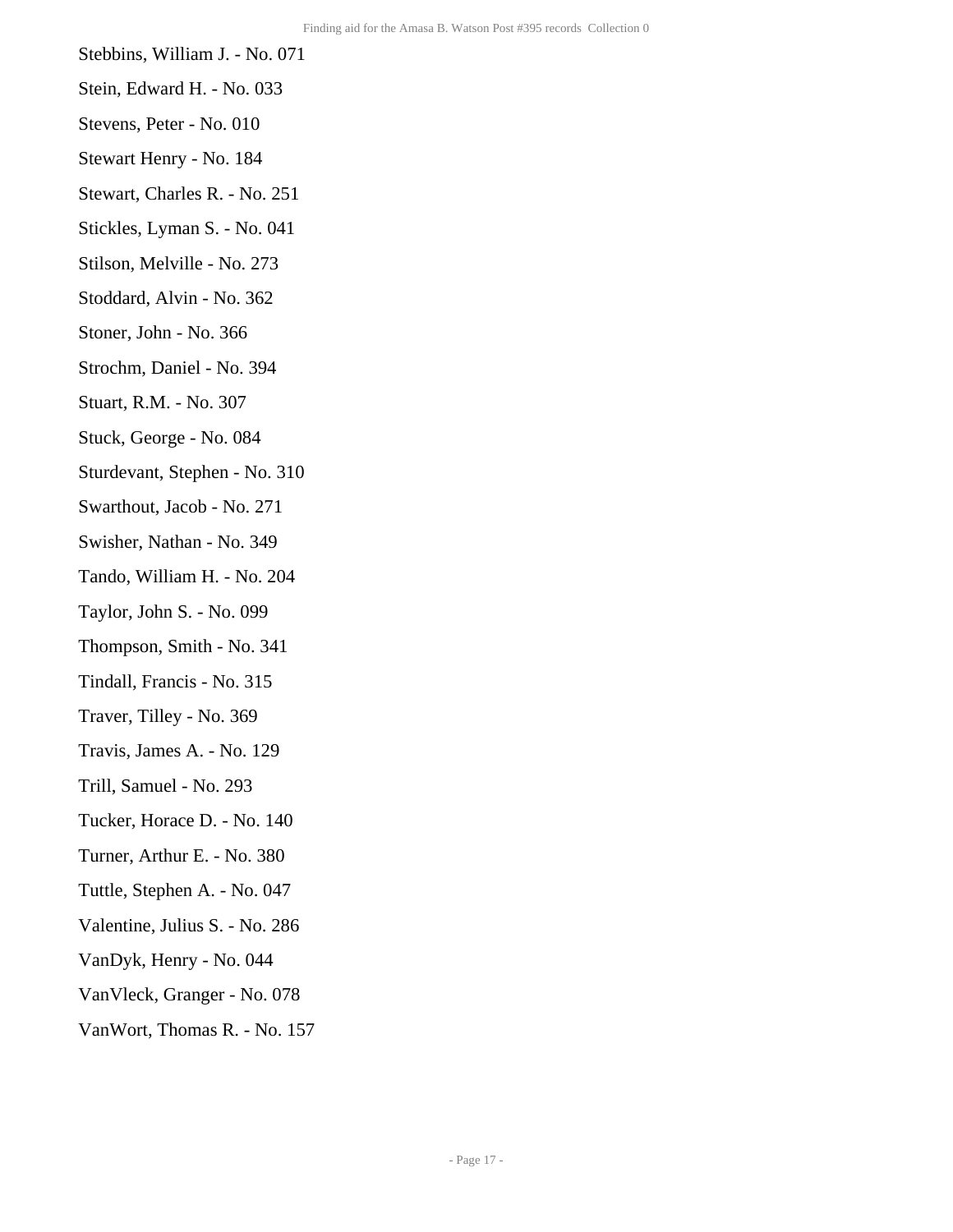- VandeLuystre, Marinus No. 147
- Vandewater, George W. No. 370
- Velzy, Wilton No. 219
- Virgil, James E. No. 013
- Walbridge, Nelson H. No. 144
- Waldron, Hanley A. No. 261
- Walker, William No. 156
- Walker, William No. 211
- Walter, John F. No. 072
- Walton, Francis No. 118
- Walton, Francis No. 233
- Watrous, Hugh O. No. 037
- Watts, Isaac No. 004
- Welling, Henry William No. 135
- Wells, George D. No. 365
- Wells, Robert L. No. 292
- Wescott, Lyman D. No. 193
- Westervelt, James H. No. 247
- Westervelt, James H. No. 248
- Weston, James W. No. 169
- Wheeler, Edgar W. No. 213
- Wheeler, Wesley No. 348
- Whinery, John No. 100
- Whitbeck, Franklin No. 335
- Whitcomb, Charles B. No. 053
- White, Wing A. No. 363
- Whitney, James V. No. 281
- Wightman, George W. No. 180
- Wilcox, George L. No. 240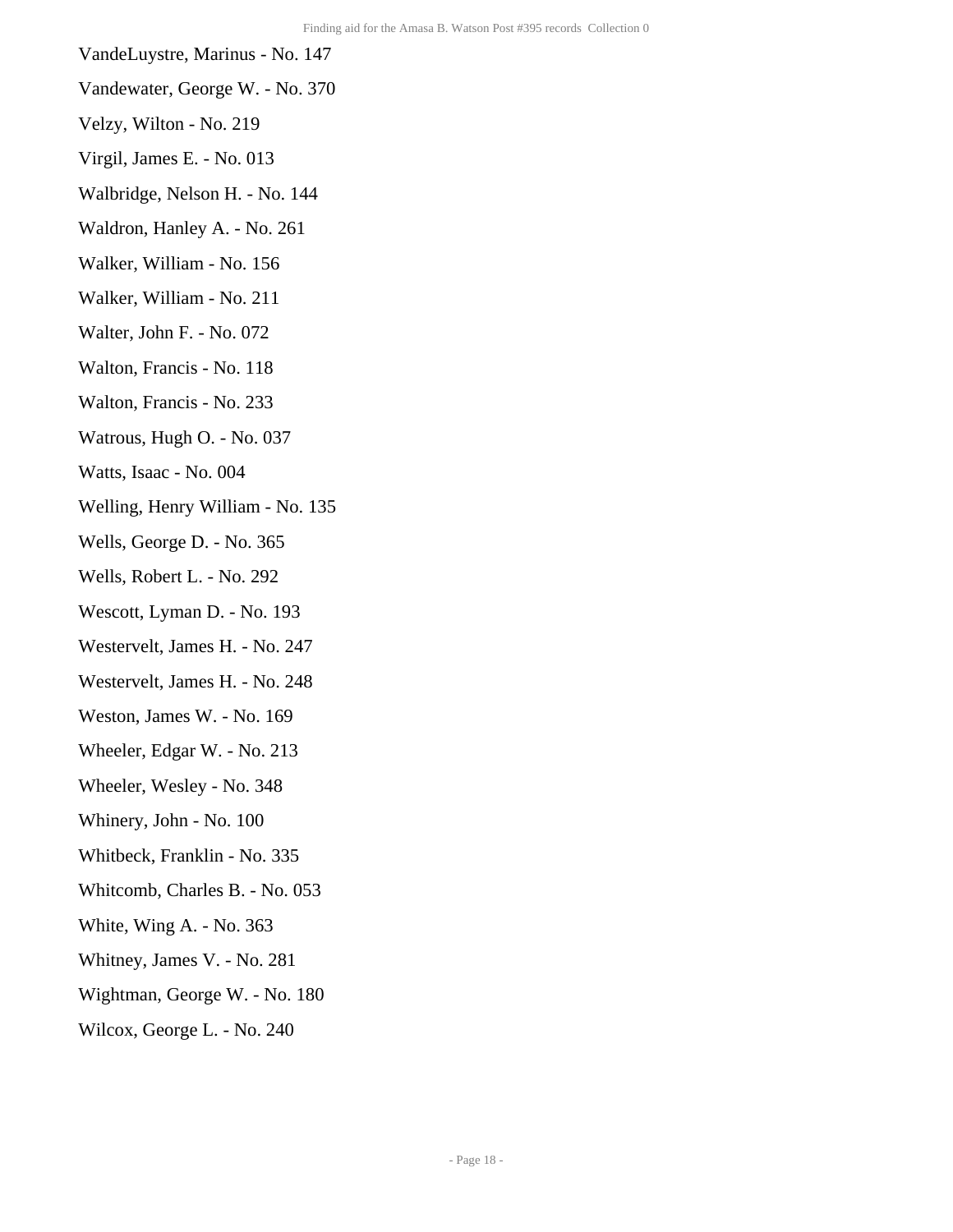Wilder, Marion - No. 382

- Williams, Theodore No. 360
- Wilmington, W. No. 141
- Wilson, Charles S. No. 094
- Wood, Eugene W. No. 230
- Wood, J.M. No. 096
- Woodward, George No. 022
- Woodward, James M. No. 312
- Wright, Philo B. No. 029
- Wycoff, John R. No. 187
- Youngs, James H No. 132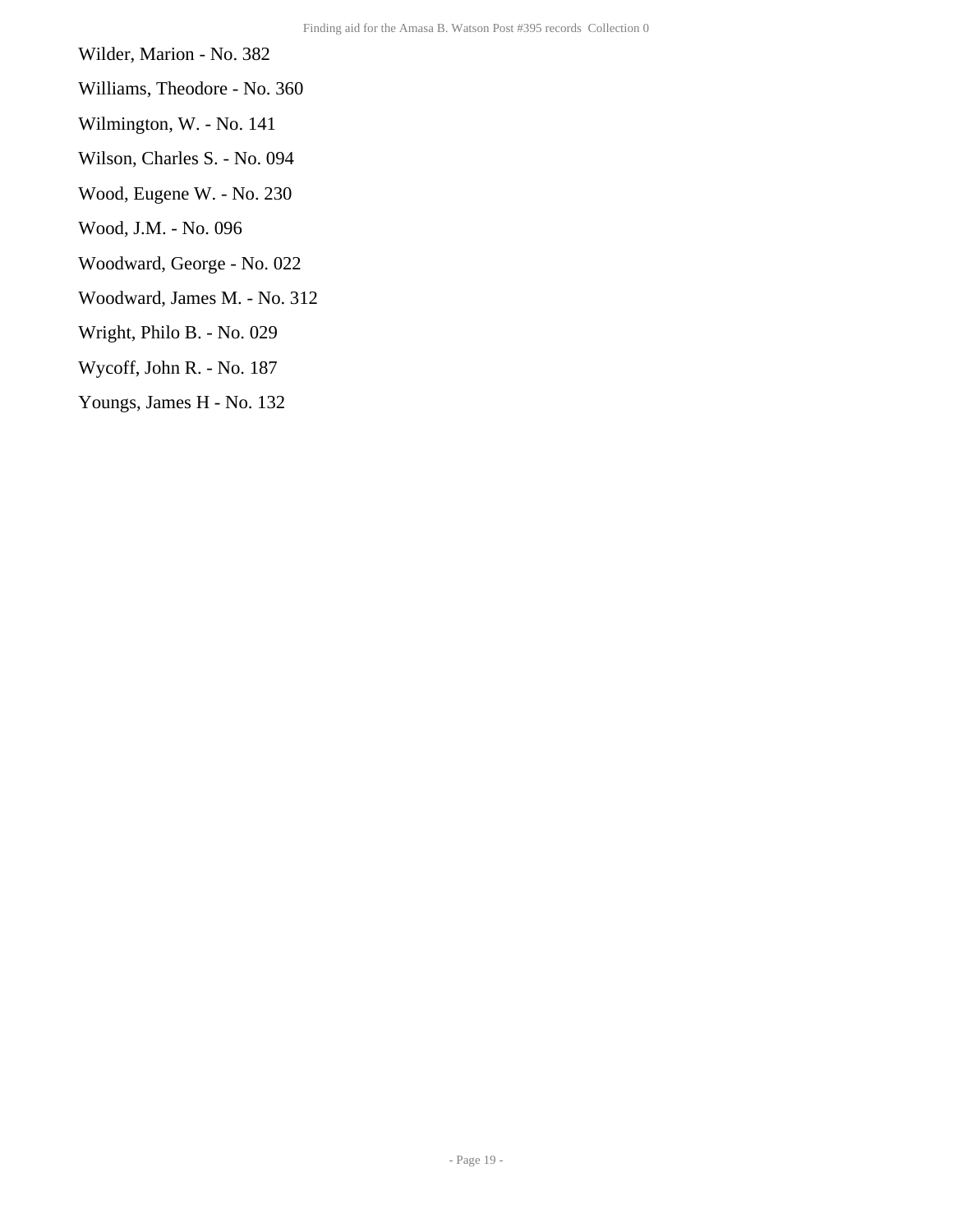# <span id="page-19-0"></span>**Collection Inventory**

<span id="page-19-1"></span>

| <b>Original Finding Aid Items.</b> |  |  |
|------------------------------------|--|--|
|                                    |  |  |
|                                    |  |  |

<span id="page-19-2"></span>

|                                                                                                                                     | <b>Box</b>     | <b>Folder</b>  |
|-------------------------------------------------------------------------------------------------------------------------------------|----------------|----------------|
| Meeting minutes, 1888-1936                                                                                                          | $\mathbf{1}$   | $1 - 3$        |
| Membership roll, 1888-1928                                                                                                          | $\mathbf{1}$   | $\overline{4}$ |
| Descriptive book, 1888-1923                                                                                                         | $\mathbf{1}$   | 5              |
| Adjutant records, 1891-1916                                                                                                         | $\mathbf{1}$   | 6              |
| Quartermaster records, 1904-1907                                                                                                    | $\mathbf{1}$   | $\overline{7}$ |
| Membership applications, 1912-1914                                                                                                  | $\mathbf{1}$   | 8              |
| Membership certificates, 1911-1914                                                                                                  | $\overline{2}$ | 9              |
| <b>Additions</b>                                                                                                                    |                |                |
|                                                                                                                                     | <b>Box</b>     | Folder         |
| Envelope labeled: Record of Civil War Veterans in the Oak Hill Cemetery.<br>Includes maps of cemetery from Charles H. Fox's Records | $\mathbf{2}$   | 10             |